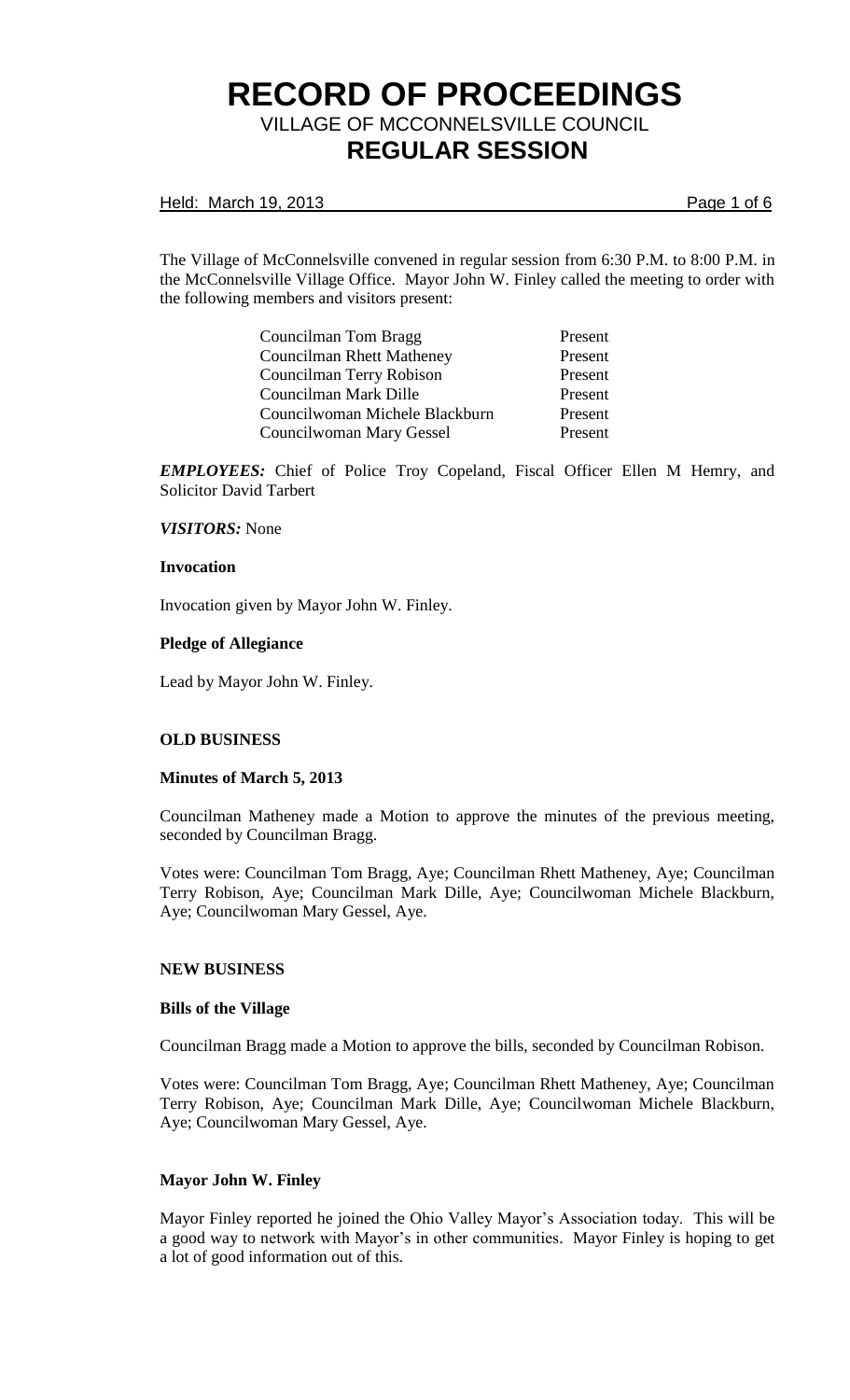#### Held: March 19, 2013 **Page 2 of 6**

Mayor Finley reported he spoke with a lady today from the Utility Commission. She wants to meet with the Mayor in regards to things in Ohio; and, would like the opportunity to meet with Council also.

Councilwoman Gessel reported Congressman Steven Stivers will be at the Lincoln Day Dinner Saturday Evening at the American Legion.

Mayor Finley reported he recently heard from Inger Mitchell with Ashland Oil. They have the remediation proceeds to start digging up the dirt at the old Ashland site; they will be taking soil out and having it tested. This project is to begin within 30 days. Their plans are to refurbish the old gas station; however, they haven't decided what they are going to do with the other building yet.

Mayor Finley reported Village Administrator Thompson is representing the Mayor at a meeting in Caldwell this evening.

Mayor Finley stated Chief Copeland is finishing up his probation period today. All of Council concurred that Chief Copeland is doing a good job.

Councilwoman Blackburn made a Motion to appoint Troy Copeland as Chief of the Village of McConnelsville Police Department, seconded by Councilwoman Gessel.

Votes were: Councilman Tom Bragg, Aye; Councilman Rhett Matheney, Aye; Councilman Terry Robison, Aye; Councilman Mark Dille, Aye; Councilwoman Michele Blackburn, Aye; Councilwoman Mary Gessel, Aye.

Questions were brought about as to why the "Ahead Signs" located on the Stop signs (on the Square) were removed.

Mayor Finley stated he had a Court Case that was challenged; and, in talking with the State we found that they should not be displayed there. The State is going to come in and put up a sign stating "Stop for Crossing Traffic".

Questions then arose as to where people were to stop at when approaching the Square. Chief Copeland stated you only have to stop once at the stop bar, not the stop sign; you do have to yield to people crossing the crosswalks.

## **Ordinance 13-04**

Ordinance 13-04, AN ORDINANCE TO ESTABLISH WATER AND SEWER RATES. This Ordinance is still tabled for additional information for completion.

### **Ordinance 13-08**

Mayor Finley introduced Ordinance 13-08, AN ORDINANCE ESTABLISHING ALLEY WEIGHT LIMITS.

Councilman Bragg made a Motion to suspend the rules requiring three separate and disctinct readings and place on emergency measure, seconded by Councilman Matheney.

Votes were: Councilman Tom Bragg, Aye; Councilman Rhett Matheney, Aye; Councilman Terry Robison, Aye; Councilman Mark Dille, Aye; Councilwoman Michele Blackburn, Aye; Councilwoman Mary Gessel, Aye.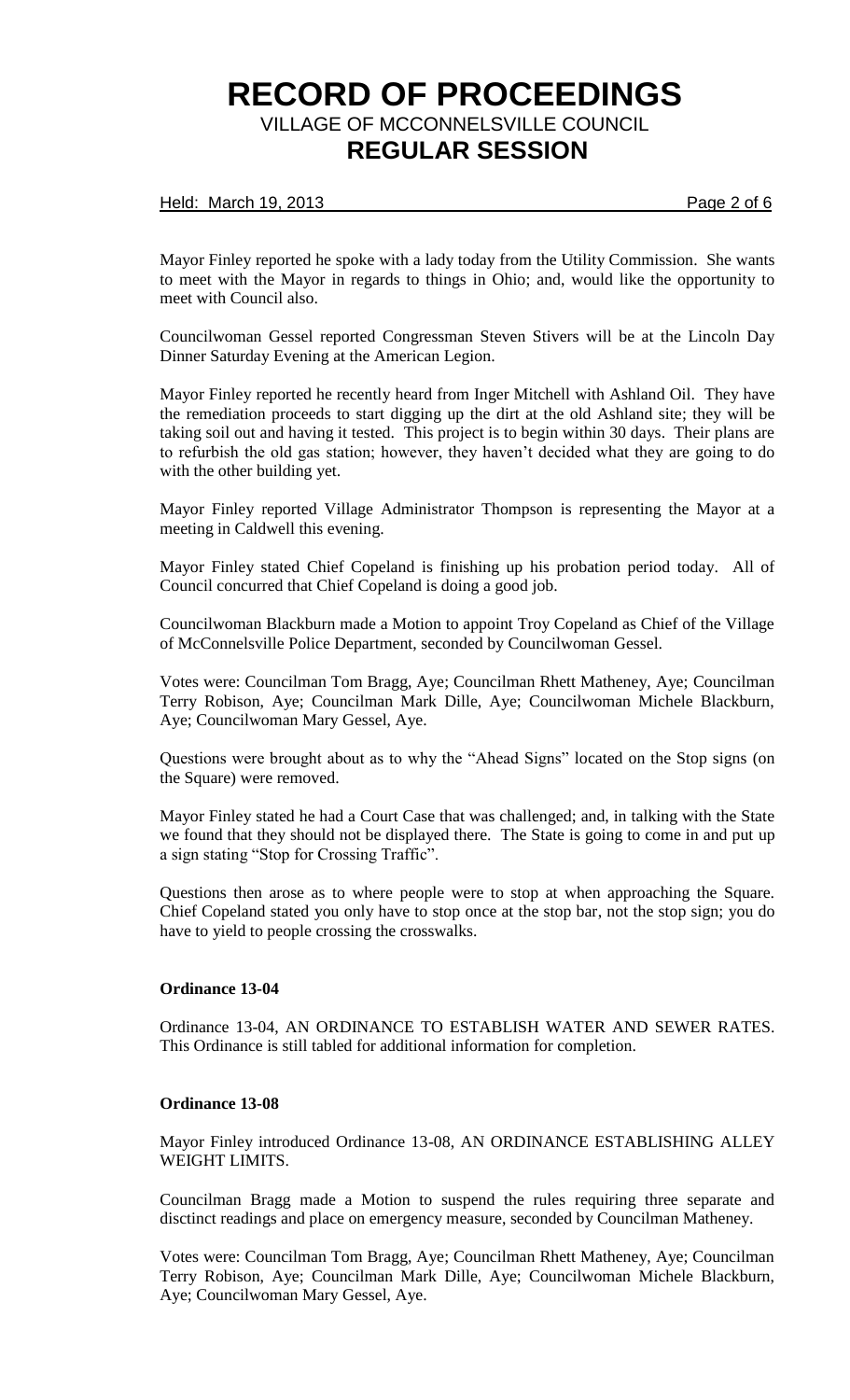### Held: March 19, 2013 **Page 3 of 6**

Councilman Matheney made a Motion to adopt Ordinance 13-04 on emergency measure, seconded by Councilman Bragg.

Votes were: Councilman Tom Bragg, Aye; Councilman Rhett Matheney, Aye; Councilman Terry Robison, Aye; Councilman Mark Dille, Aye; Councilwoman Michele Blackburn, Aye; Councilwoman Mary Gessel, Aye.

Ordinance 13-08 was duly adopted.

### **Village Administrator John Thompson**

In Village Administrator Thompson's absence, he has given a report to Council. *See attached.*

Councilman Bragg reported on the meeting with John Rauch. Mr. Rauch took all of our information back with him; he will work up figures and is to be back with us by the end of March. Councilman Bragg stated there is a free software program from the EPA called C.U.P.S.S.; this program will help in calculating rates needed in the future. Mr. Rauch stated we should raise rates an average of 3% each year for inflation.

Mayor Finley reported Terry Mayle with Morgan-Meigsville stated they found a substantial water leak where they have been losing water for several years. With this finding their water consumption should decrease greatly, along with our percentage from Malta should go down.

Mayor Finley reported the Village Administrator is preparing to apply for a CDBG Grant to purchase a generator for the McConnel Run Pump Station.

Mayor Finley stated Village Administrator Thompson also has a cost sheet prepared for Council. *See attached.*

#### **Chief of Police Troy Copeland**

Chief Copeland thanked Council for their vote tonight and will continue to do the best he can for the position.

#### **Fiscal Officer Ellen Hemry**

Fiscal Officer Hemry stated she hopes this new report will clarify things a little more for Council; and, reduce any confusion.

Fiscal Officer Hemry reported February month to date expenditures and revenues; and, year to date expenditures and revenues, as follows:

General Fund month to date expenditures \$39,406.79, revenue \$55,675.26; total increase of \$16,268.47; year to date expenditures \$81,108.26, revenue \$81,568.98; total increase \$460.72.

Street Fund month to date expenditures \$4,841.73, revenue \$4,884.33; total increase of \$42.60; year to date expenditures \$8,018.18, revenue \$11,399.30; total increase of \$3,381.12.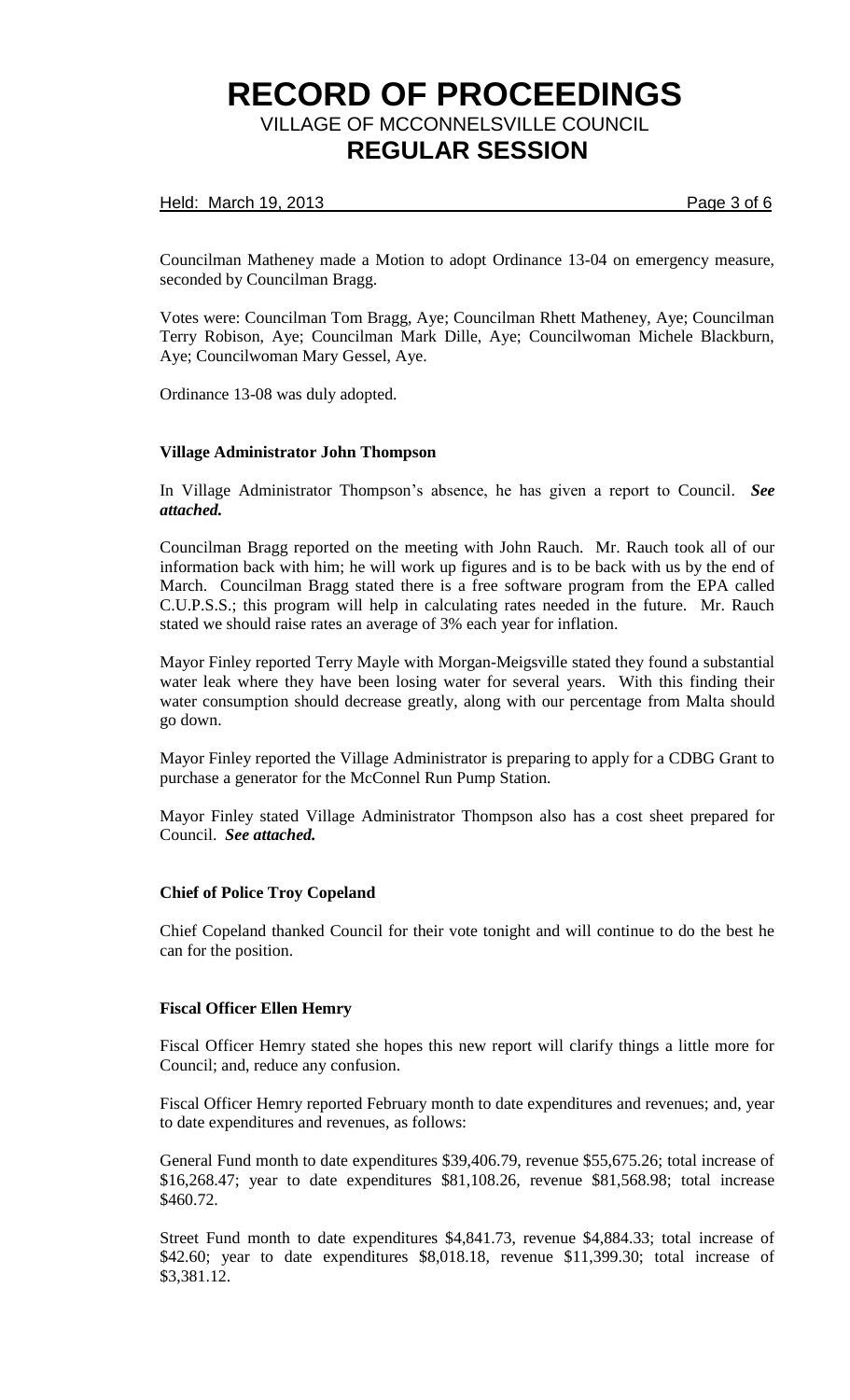### Held: March 19, 2013 **Page 4 of 6**

Water Fund month to date expenditures \$14,083.11, revenue \$41,493.22, \$7,410.62 of that amount came from Morgan Meigs; total increase of \$27,410.11; year to date expenditures \$28,791.60, revenue \$78,100.63; total increase of \$49,309.03.

Sewer Fund month to date expenditures \$24,713.02, revenue \$48,499.55, \$9,622.26 of that amount came from Malta for Joint Sewer Operations and Maintenance; total increase of \$23,786.53; year to date expenditures \$50,158.43, revenue \$108,820.43; total increase of \$58,662.00.

Water Capital Projects Fund month to date revenue \$2,380.06; year to date revenue \$4,429.19. To date, we have not begun expending out of this fund.

### **Recreation & Buildings Committee**

Councilman Dille reported he had a Recreation Meeting last Thursday with Teresa Brannon, Councilwoman Blackburn, and Village Administrator Thompson in attendance. Councilman Dille reported Ms. Brannon is having problems finding a place to train lifeguards. Councilman Matheney stated he has found a place; therefore, everything has since been resolved.

Councilman Dille stated Ms. Brannon was questioning the concrete slab at the Pool; and, when it would be put in. Village Administrator Thompson had stated at the meeting he will get it as soon as the money is available.

Councilman Dille reported Ms. Brannon is getting new signs made for the Pool. The Pool will be closing at 6:00 P.M. on Thursday this year to enable extra time for parties.

Councilman Dille stated Village Administrator Thompson will be hiring the lifeguards with Ms. Brannon's guidance. Councilman Dille stated there is a question regarding 40 hours and paying Seasonal Worker's overtime. Solicitor Tarbert is reviewing this, and will bring his findings back to the next meeting.

Councilman Matheney stated he is going to get with Village Administrator Thompson regarding the ordering of the new ramp for the pool.

Councilman Bragg reported the next Park Board Meeting will be held on March  $26<sup>th</sup>$  at 7:00 in Malta's Council Chambers.

#### **Streets & Alley Committee**

Councilman Matheney suggested each of Council to walk our alleys. Councilman Matheney stated they are in bad shape.

Mayor Finley stated we are going to repave and repair some of them this year through the Distress Grant. Mayor Finley stated we are looking at purchasing a paving box to do some of our own alleys.

Councilman Matheney stated we need to go around when it is raining and look at streets and see where the water is running down and onto resident's properties.

## **Village Administrator Thompson entered the meeting at 7:33 P.M**.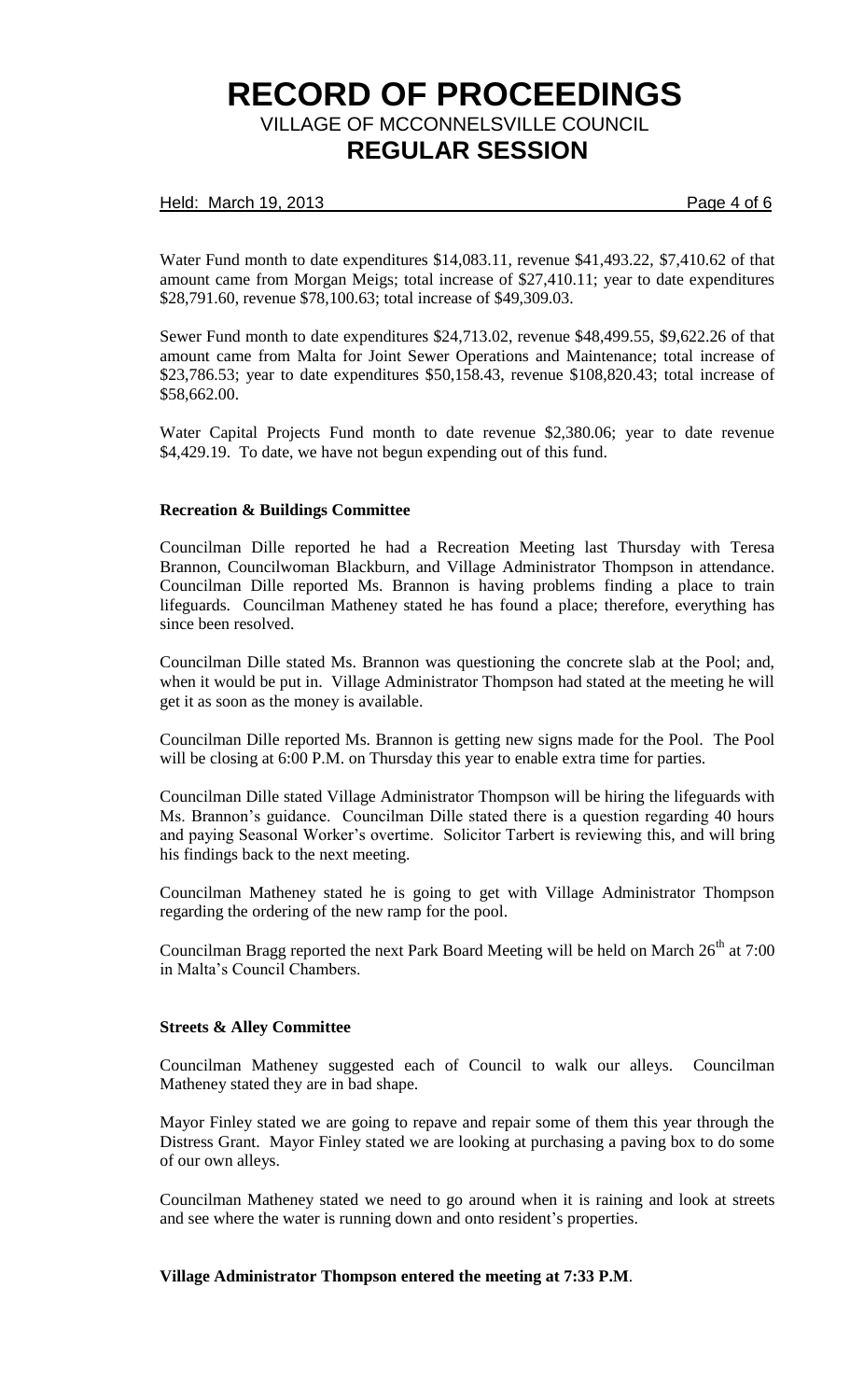Held: March 19, 2013 **Page 5 of 6** 

## **Economic Development Committee**

Councilwoman Gessel reported she met with Mike Workman on annexation. Mr. Workman stated a petition would be needed to begin the annexing process. Mr. Workman urged her to meet with John Wells as he has done research regarding this in the past. Mr. Workman commented if Council moves forward with this, it will be the best thing Council has ever done for the Village of McConnelsville.

Mayor Finley stated he would like Mr. Workman to attend a Council Meeting and explain what he has worked on and where he is at so far.

Councilwoman Gessel stated Mr. Workman has put a lot of work into this and has very good plans and ideas.

## **Finance Committee**

Councilwoman Blackburn reported the Tax Committee met today; as of the end of February revenues are down from last year. Councilwoman Blackburn reported Fiscal Officer Hemry is in need of an office so she can work in privacy with residents regarding their taxes; and, in auditing returns. This is a large liability issue for the Village if any information would be viewed or overheard. Councilwoman Blackburn stated Fiscal Officer Hemry has previously discussed this concern with the Mayor. Councilwoman Blackburn stated she realizes we do not have much room; but, this is something we have to think about and hopefully rectify.

Councilwoman Gessel questioned if the Police Department could move next door; and, then that would open up the basement offices. Councilwoman Blackburn stated we also have discussed partitioning off part of the Village Administrator's Office for the Police also; then, the Fiscal Officer and Mayor could both have offices in the basement.

## **Public Safety Committee**

Councilman Bragg reported we still need to keep in mind the properties in town regarding property maintenance.

## **Technology and Website Committee**

Councilman Robison reported he has updated the Website with Park information.

## **Other Business**

Village Administrator Thompson stated Council will see on his report Tim Bragg is now the responsible person in charge of the water system. Village Administrator Thompson stated this has nothing to do with Damon Drake's performance; it is just best to have the person working on the water system be the license in charge.

Councilman Dille questioned if Mayor Finley had met with Deana Clark. Mayor Finley stated yes, he relayed all the information to her regarding the rental of the office space; and, she is taking the information to the other parties and is to get back with him.